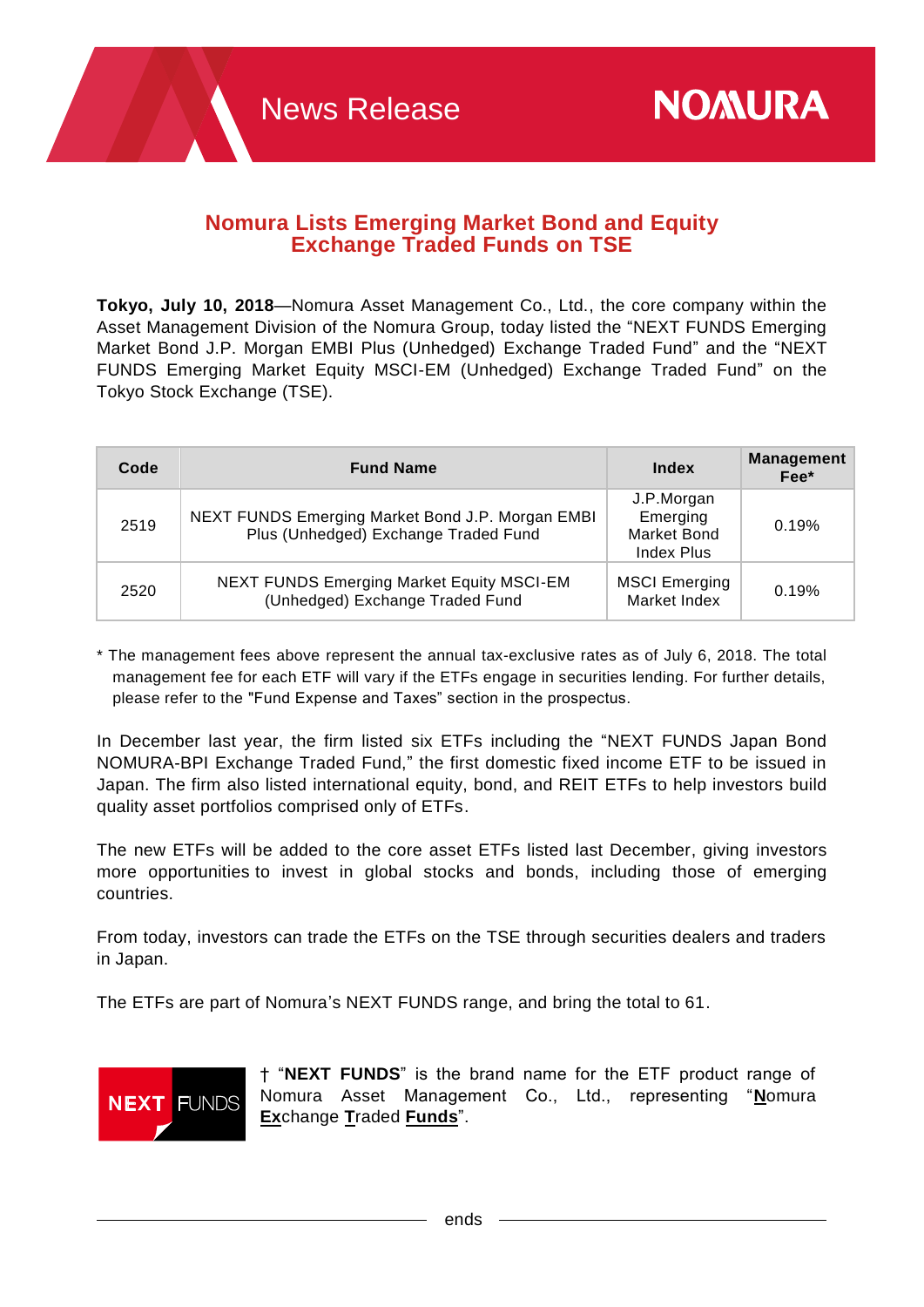## Nomura

Nomura is an Asia-headquartered financial services group with an integrated global network spanning over 30 countries. By connecting markets East & West, Nomura services the needs of individuals, institutions, corporates and governments through its four business divisions: Retail, Asset Management, and Wholesale (Global Markets and Investment Banking), and Merchant Banking. Founded in 1925, the firm is built on a tradition of disciplined entrepreneurship, serving clients with creative solutions and considered thought leadership. For further information about Nomura, visit [www.nomura.com.](http://www.nomura.com/)

## **Disclosures required in Japan**

Registered Company Name: Nomura Asset Management Co., Ltd.

Registration Number: Director of Kanto Local Finance Bureau (Financial Instruments Firms) No.373

Member Associations: The Investment Trusts Association, Japan; Japan Investment Advisers Association; Type II Financial Instruments Firms Association

## **ETF Investment Risks**

ETFs invest primarily in securities that are subject to fluctuations in price and may incur losses when the market price or index price falls because of changes in linked stock price indices, decreases in the price of securities included in the funds, bankruptcy or deterioration of the financial status of the companies that issued the securities included in the funds, and the effects of other market factors. Also, the securities included in the funds are subject to currency exchange rates, and the index price may fall because of fluctuations in exchange rates. Consequently, the investment principal is not guaranteed. Because of the risk characteristics, investment trusts including ETFs are fundamentally different from deposits and savings.

\* ETF risks are not limited to the above.

When applying to establish a trust, be sure to read the investment trust documentation (the prospectus) provided by the distributing company and to make your own investment decisions.

ETF Expenses (investors who invest in ETFs through a recognized securities exchange will incur the following expenses)

• Trading Fee (paid at the time of transaction)

Trading of the Fund incurs brokerage commission fees set by a Type-1 financial instruments business provider (securities firm) that handles the transaction. These commissions are separate from the actual transaction value. (Because the commissions charged by each securities firm differ, it is not possible to specify a maximum amount.)

• Management fees (fees are charged during the trust period according to the length of the trust period)

The total management fee is obtained by adding the amount determined in (2) below to the amount determined in (1) below.

Management fees are paid from the trust assets, and therefore are the costs indirectly paid by an investor during the period the ETF is held.

(1) The amount obtained by multiplying the total net assets by a rate determined by the Management Company not to exceed 1.026% annually\* (0.95% exclusive of taxes). \*